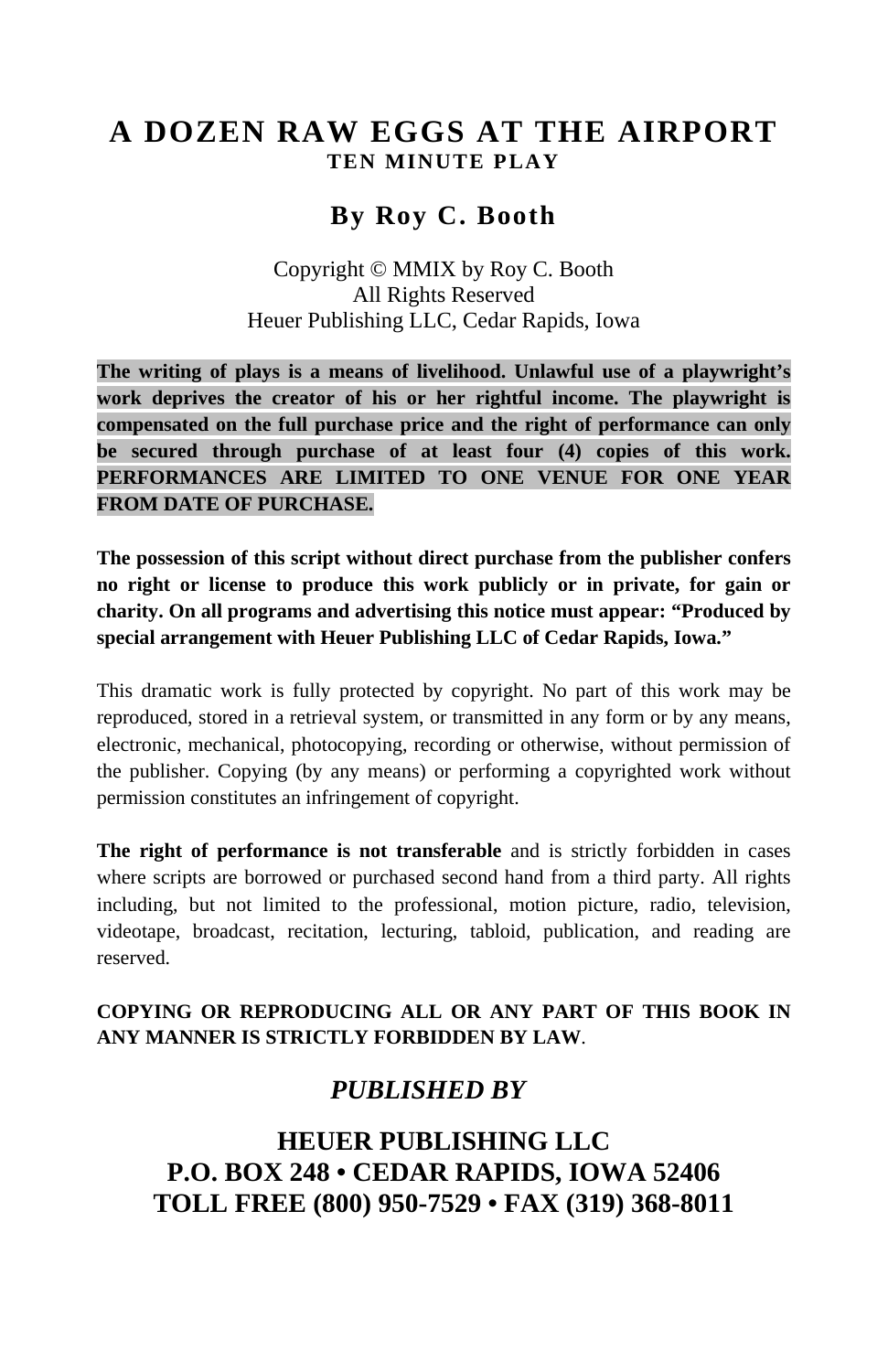## **A DOZEN RAW EGGS AT THE AIRPORT By Roy C. Booth**

**SYNOPSIS:** Martin runs into his ex-girlfriend at the airport. Unfortunately, Martin's forgotten exactly what he was doing there in the first place: Picking up his mail-order bride from Azerbaijan! And his new bride has brought some local gifts and customs with her, too, including a basket filled with a half-dozen blessing eggs. When the two women meet, it's not just a series of cultural misunderstandings that end up getting tossed around!

## **CAST OF CHARACTERS** *(ONE MAN, TWO WOMEN)*

| half-dozen blessing eggs. When the two women meet, it's not just a series |
|---------------------------------------------------------------------------|
| cultural misunderstandings that end up getting tossed around!             |
| <b>CAST OF CHARACTERS</b>                                                 |
|                                                                           |
| (ONE MAN, TWO WOMEN)                                                      |
|                                                                           |
|                                                                           |
| CELESTE His ex-fiancé, a stewardess, 29.                                  |
| SAFA His Azerbaijani mail order bride, 30.                                |
|                                                                           |
| TIME AND PLACE: Last Thursday afternoon at an airport.                    |
|                                                                           |
| PROPS LIST                                                                |
|                                                                           |
| MARTIN: A pad of paper and a pen.                                         |
| CELESTE: A cake.                                                          |
| SAFA: A basket with eggs in it.                                           |
|                                                                           |
|                                                                           |
|                                                                           |
|                                                                           |
|                                                                           |
|                                                                           |

## **PROPS LIS**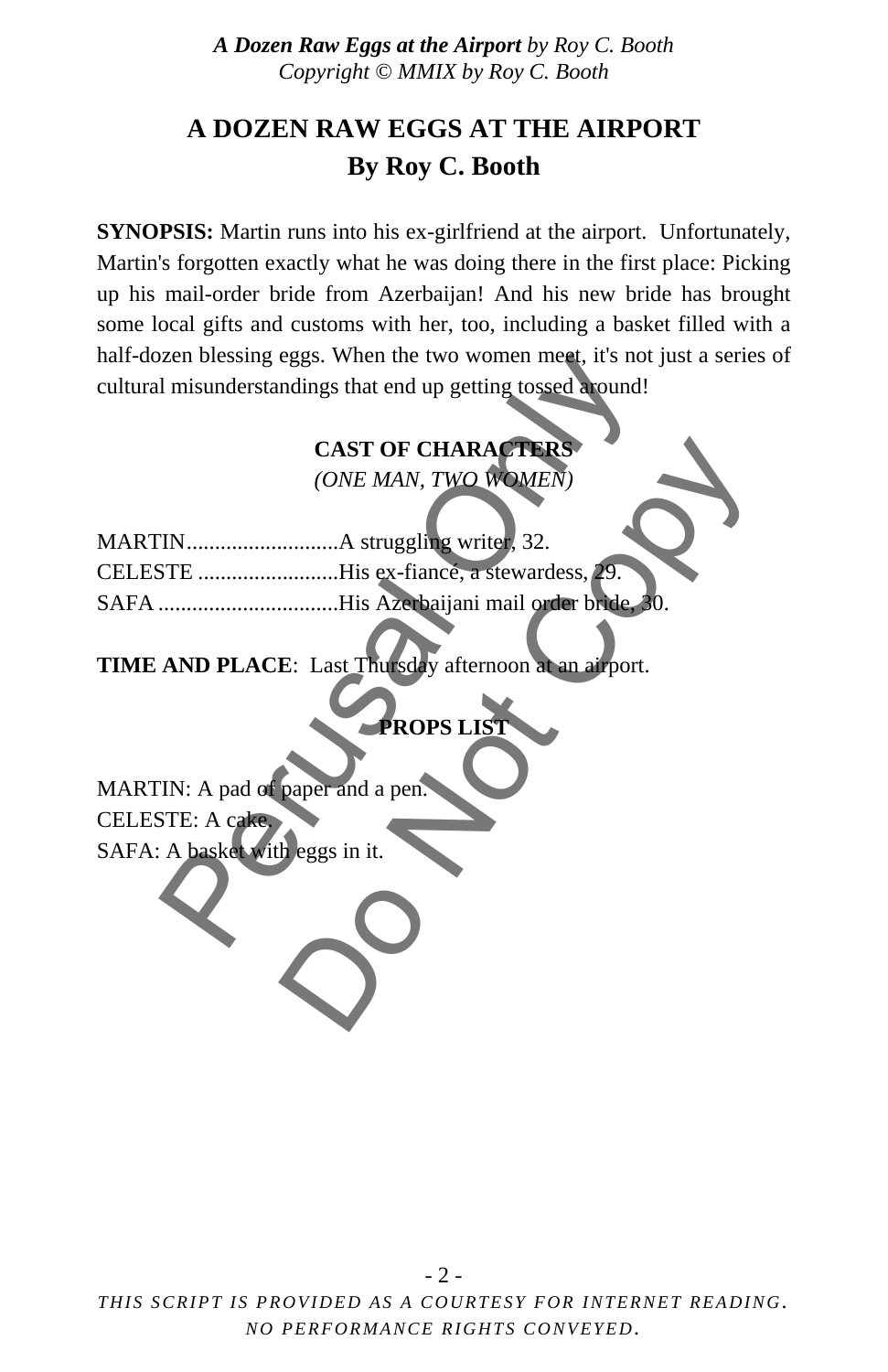# **A HALF-DOZEN RAW EGGS AT THE AIRPORT**

*Retitled: A Dozen Raw Eggs at the Airport* 

*A Half-Dozen Raw Eggs at the Airport was originally produced by KG Entertainment and the Paul Bunyan Playhouse, and was performed at the historic Bemidji Chief Theatre on September 26, 2009. The original cast and crew were as follows:* 

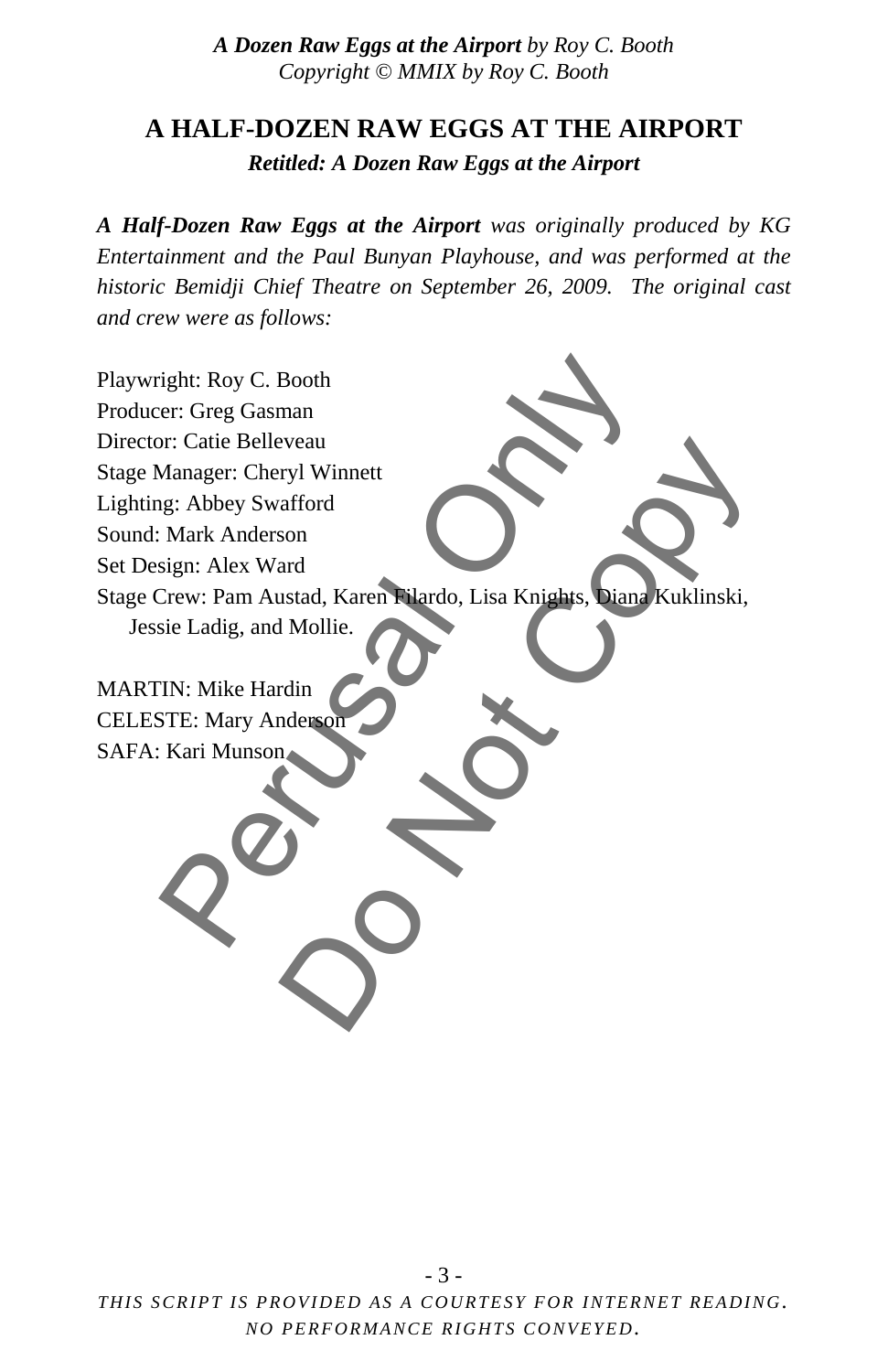#### *AT RISE:*

*MARTIN, a struggling writer, is nervously killing time while waiting at the airport, sitting in a row of chairs, scribbling on a notepad. Some potted plants and a trash can round out the set.* 

**MARTIN**: *(Holding up what he has written, reading.)* "It was a dark and stormy night...in the city 'that doesn't sleep'; a city that reeks of sex, drugs, and...more sex; the devil's playground [Insert local town, state]." *(He stares at it for a bit.)* Nawww! *(Crumples it up, tosses it, stands.)* 

So much for writing to keep my mind off of things. Now what am I going to do? Oh, the suspense is killing me. What am I going to say? How am I going to say it? I'm a wreck. A true, honest-togosh-wreck. And I'm talking to myself. Again. Argh! *(Sits, buries his head in his hands.)*  Fraction State Control and States at it for a bit.) Nawww! (Ses it, stands.)<br>
much for writing to keep my mind off of things. Ing to do? Oh, the suspense is killing me. What<br>
(Product only and I going to say it? I'm a wre The strategy must be the suspense is killing me. What am I going I going to say the I'm a wreck. A frue, honest-<br>
I going to say the I'm a wreck. A frue, honest-<br>
I going to say the I'm a wreck. A frue, honest-<br>
In talking

*Enter CELESTE, a very well dressed stewardess. In her hands is a cake. She recognizes MARTIN, and crosses to him.* 

**CELESTE**: Martin? Martin? Is that you? **MARTIN**: *(Jumping up.)* Yahhh!

**CELESTE**: It is you!

- **MARTIN: Celeste! What are you doing here?**
- **CELESTE:** I could ask the same about you, silly. It's not very often you run into your ex-fiancé at work in an airport.

**MARTIN**: How did...?

**CELESTE**: I recognized your bald spot.

**MARTIN**: Oh.

**CELESTE**: How have you been, Martin?

**MARTIN**: Oh, well, I've been working on my novel and...

**CELESTE**: Ah, still plugging away at your epic zombie romance novel?

**MARTIN**: *Love is in the Hair* or *Lots of Guts and Chocolate*?

**CELESTE**: Either one, darling.

**MARTIN**: Ah, quite well, thank you. *(Pause.)* What's with the cake?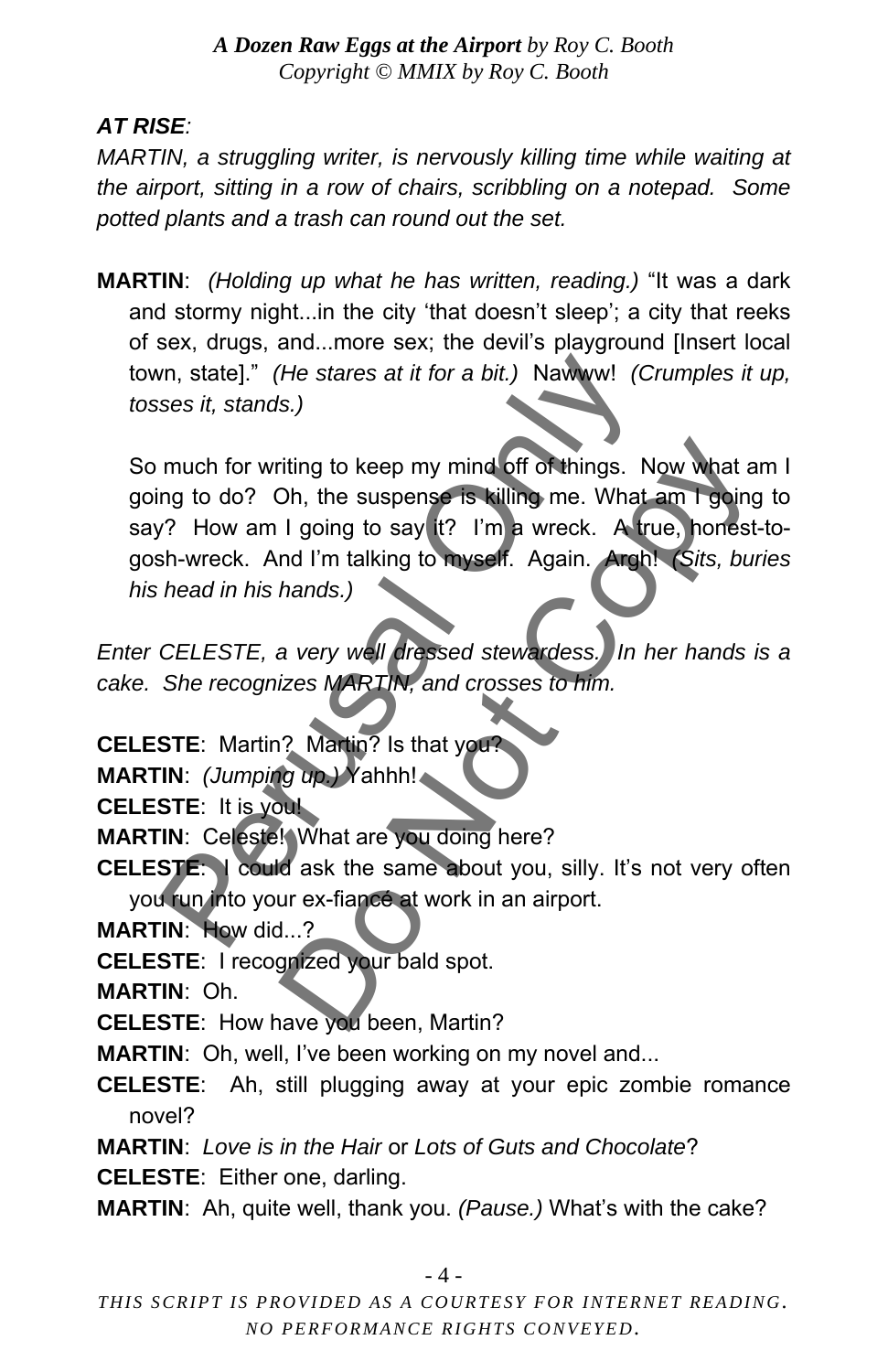- **CELESTE**: One of the pilots is retiring, so I brought a cake for his party later on.
- **MARTIN**: That's nice of you.

**CELESTE**: Yes, yes it is. *(Pause.)* Martin?

**MARTIN**: Yes, Celeste?

**CELESTE**: I think I may have been too hasty.

**MARTIN**: What?

**CELESTE**: When you popped out of that closet shouting, "Surprise!" and I nearly beat you to death thinking you were a mugger...

**MARTIN**: Yes?

**CELESTE**: I realize perhaps that was not the best time for you to propose to me, so I am willing to give you another chance, seeing as you didn't press charges or anything.

- **MARTIN**: Well, jumping out at you in the dark while wearing only a Richard Nixon mask in our bedroom may have been a bit *too*  much
- **CELESTE**: Exactly, you see my point. In any event, I would like to make amends, start over, rekindle that spark, that passion that drew us together, like two moths to a flame! *(Sets down the cake on a chair.)*  I hearly beat you to death thinking you were a m<br>
IN: Yes?<br>
STE: I realize perhaps that was not the best t<br>
pose to me, so I am willing to give you enother r<br>
you didn't press charges or anything.<br>
IN: Well, jumping out at Ize perhaps that was bet the best three for you<br>so I am willing to give you another chances see<br>ress charges or anything.<br>Imping out at you in the dark while wearing only<br>mask in our bedroom may have been a bit<br>ly, you see

**MARTIN**: Do...do you really mean it, sugar snookums?

**CELESTE:** Yes, I really do mean it, my hunka, hunka of burning love! **MARTIN**: *(Throws wide his arms.)* Pookie!

**CELESTE**: Honey bunny! *(They embrace and do that long, drawn out yuppie mwaa, mwaa nose-kiss thing.)* 

**MARTIN:** Oh, I'm so glad **I ran into you!** 

**CELESTE**: Oh, Martin!

**MARTIN:** I wrote a special poem for you, just in case this might happen.

**CELESTE**: Really? Oh, how romantic! Read it to me!

**MARTIN**: Okay. *(Pulls out a really crumpled piece of paper.)* Ahem. *(With dramatic flourish.)* "After the love, the caress, the kiss, the stars, the sun, the moon, the universe, these hands, this heart, your embrace, my eyes, the day, the night, time, tears, blood, fire, sand, the waves, bounds as Cupid withdraws — my love will remain steadfast, faithful, to the very end."

**TOGETHER**: Ahhhh…!

- 5 -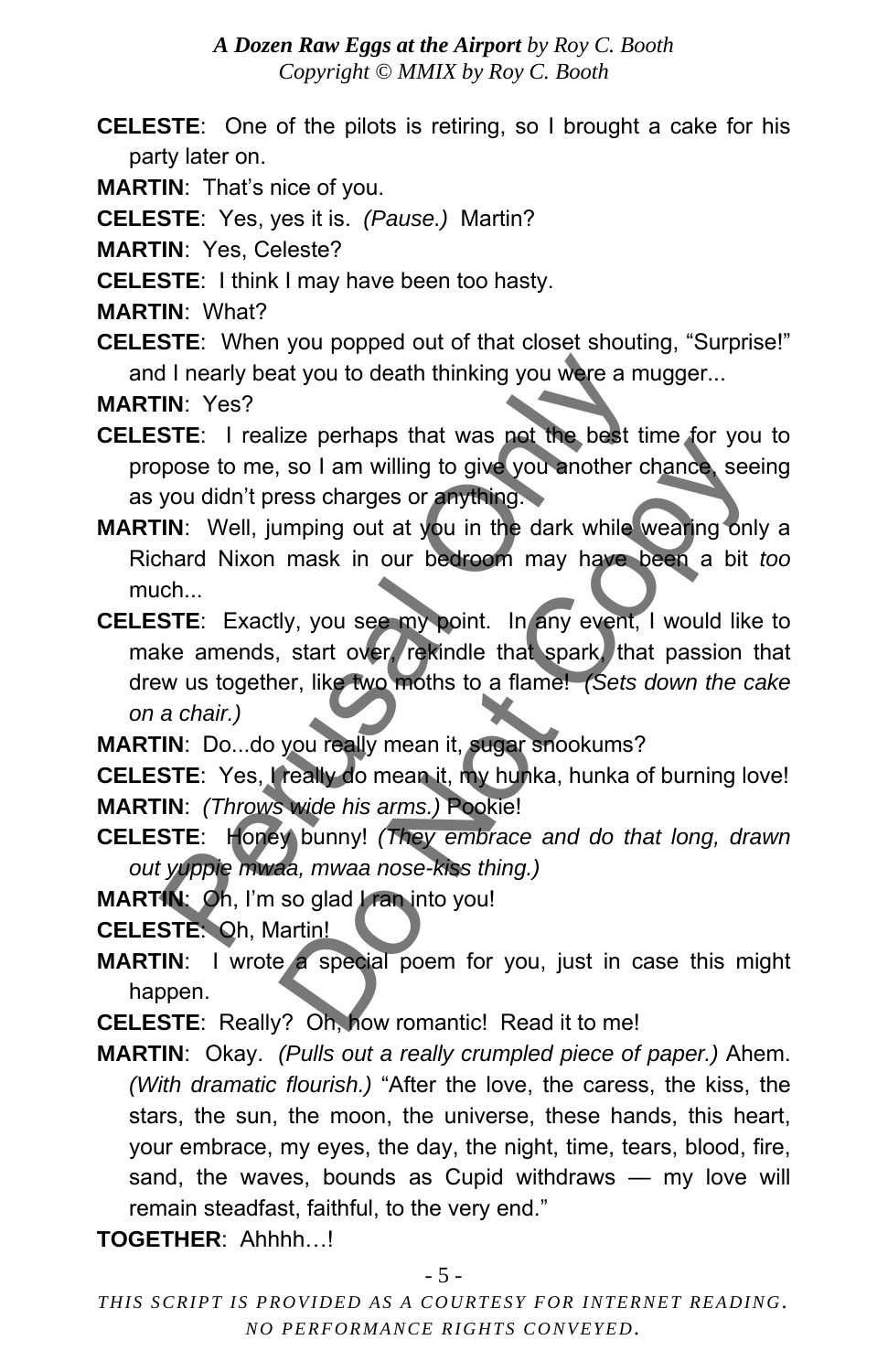**CELESTE**: It speaks to me. It truly does. Now I shall honor you, with an inspired improvisational piece.

**MARTIN**: Yes!

**CELESTE**: *(Dramatically.)* "Majestically Eternity beckons, tugging at our frail being, our very fiber of existence, to go it alone is to court sheer tragedy – come with me, discover pleasure anew."

**TOGETHER**: Ahhh…!

**MARTIN**: Ha, that's…that's – *(Sniff.)* – beautiful…

**CELESTE**: Of course. What inspired you to write yours?

**MARTIN**: It was a love poem challenge on FaceSpace.

**CELESTE**: *(Non-plussed.)* Ah, I see. And you had to use most of those words?

**MARTIN**: Exactly! All of 'em!

**CELESTE**: *(Sarcastic.)* Brilliant!

**MARTINE**: I thought so!

*CELESTE folds her arms, pouts.* 

**MARTIN**: Come here, you. *(She relents, they go into a long, passionate kiss.)*  STE: Of course. What inspired you to write your<br>
IN: It was a love poem challenge on FaceSpace<br>
STE: (Non-plussed.) Ah, I see. And you had t<br>
se words?<br>
IN: Exactly! All of 'em!<br>
STE: (Sarcastic.) Brilliant!<br>
STE: (Sarcast Prussed.) All, I see: And you had to disc most<br>antic.) Brilliant!<br>By the so!<br>Brame, points<br>and discussed in simple peasant attire (dress, sha<br>appears to be looking for someone.<br>ARTIN, coming up behind them.) Excuse me, I—<br>

*Enter SAFA, a woman dressed in simple peasant attire (dress, shawl, scarf, et al.) – she appears to be looking for someone.* 

**SAFA**: *(Seeing MARTIN, coming up behind them.)* Excuse me, I—

**CELESTE**: I mean, you've cleaned up quite well since last I saw you, but—

**SAFA: Please, excuse me...** 

**CELESTE**: But your sophomoric behavior still leads much to be desired. I can correct that.

**SAFA**: Excuse me?

**CELESTE**: No, I'm sorry, we don't want to buy any flowers from your cult, thank you...

**MARTIN**: *(Seeing SAFA.)* Ahgk! *(He's quite shocked to see her.)* 

**SAFA:** Flowers? No, I have eggs. Eggs. Six of them.

**MARTIN**: Wh-wh--hw-wh-wh—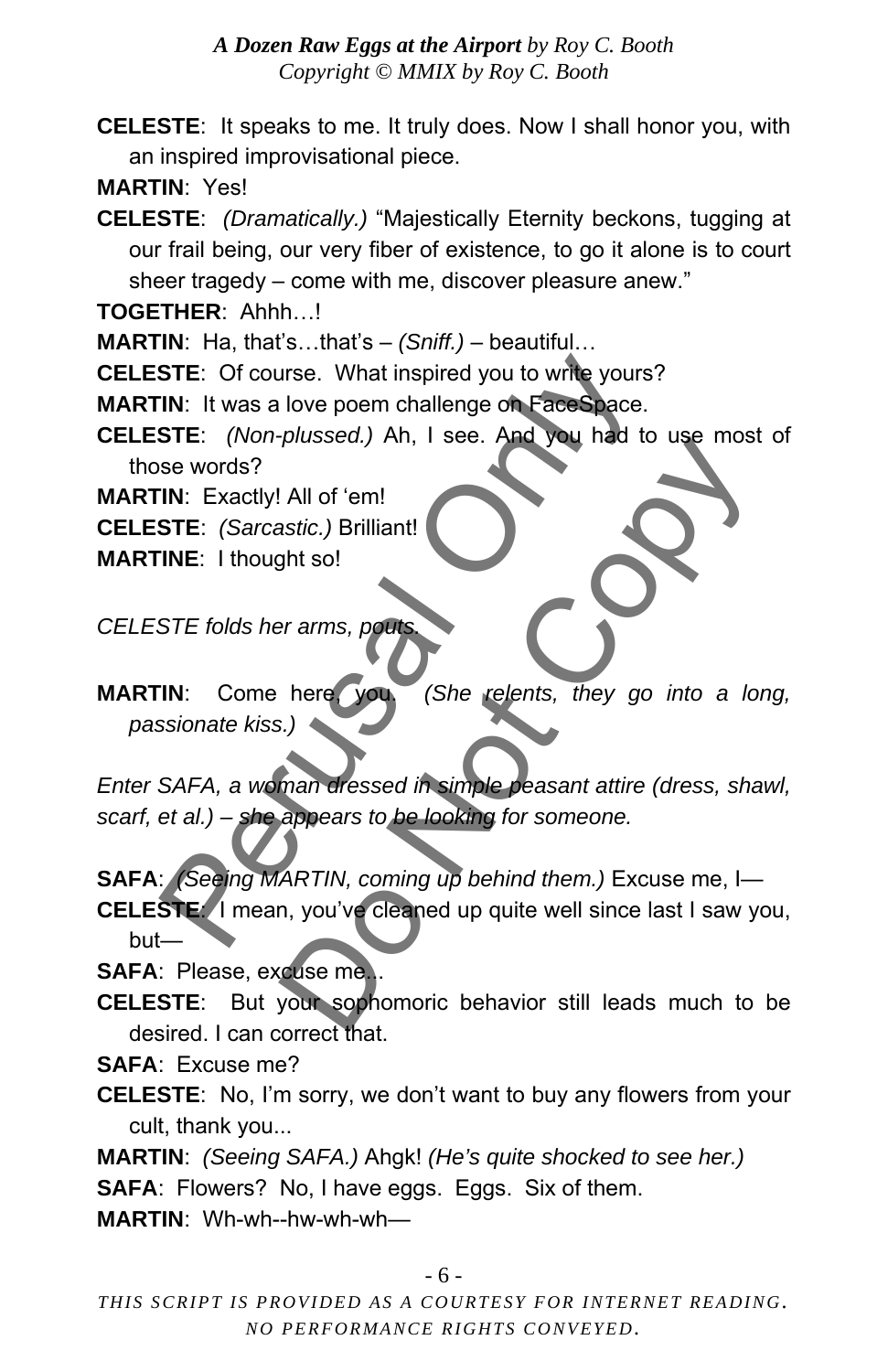**CELESTE**: Well, we're not interested in buying any of those, either, thank you. Now, run a long little gypsy lady, or whatever you are, run along, and—

**MARTIN:** No, she's not a gypsy, she's—

**CELESTE**: A hairy Krishna, or whatever?

**SAFA**: Hairy? *(She looks at her arms.)* 

**MARTIN**: No, no, she's—

**SAFA**: I am looking for a man.

**CELESTE**: Aren't we all sister, aren't we all.

**MARTIN**: Celeste...*(Turns to SAFA.)* Safa, do you have any luggage,  $or.$ ?

**SAFA**: No, thank you, everything I brought is in this basket.

**CELESTE**: *(Snorts.)* Everything?

**SAFA:** Yes, all I need is in here.

**CELESTE**: You've got a vibrator in there?

**MARTIN**: Celeste!!!

**CELESTE**: I don't see why you are so interested in this unstylish ragamuffin...I mean, really, the poor man's Renaissance fair look is so *passé*. STE: Aren't we all sister, aren't we all.<br>
IN: Celeste...(Turns to SAFA.) Safa. do you have<br>
.?<br>
2. No, thank you, everything?<br>
STE: (Snorts.) Everything?<br>
2. Yes, all I need is in here.<br>
STE: You've got a vibrator in ther you, everything I brought is in this basket.<br>
Is.) Everything?<br>
eed is in here.<br>
got a vibrator in there?<br>
!!!<br>
"it see why you are so interested in this unstyle<br>
nean, really the poor man's Renaissance fair lo<br>
TIN.) Are

**SAFA:** *(To MARTIN.)* Are you my beloved?

**MARTIN**: I...

**CELESTE**: "Beloved?" Martin, just what the heck is going on here? **MARTIN**: O-boy.

**CELESTE**: Wait-a-sec, you called her by name, "Safa"...

**SAFA**: It means "pure."

**MARTIN**: Or "innocent"! Heh.

**CELESTE**: Really? C'mon, wordsmith, spit it out...

**MARTIN**: She's...

**CELESTE**: You know her?

**MARTIN**: Yes, she's—

**SAFA**: Martin! *(Puts down her basket, gives him a very hearty handshake.)* I am so glad to finally meet you, o beloved!

**CELESTE**: Again, "beloved"?!

**SAFA**: *(Brightening.)* I look greatly to marrying you, Martin!

**CELESTE**: Marrying!?! Marriage? To HIM!?! *(To MARTIN.)* MARTIN!?! Explain yourself!

**MARTIN**: Um...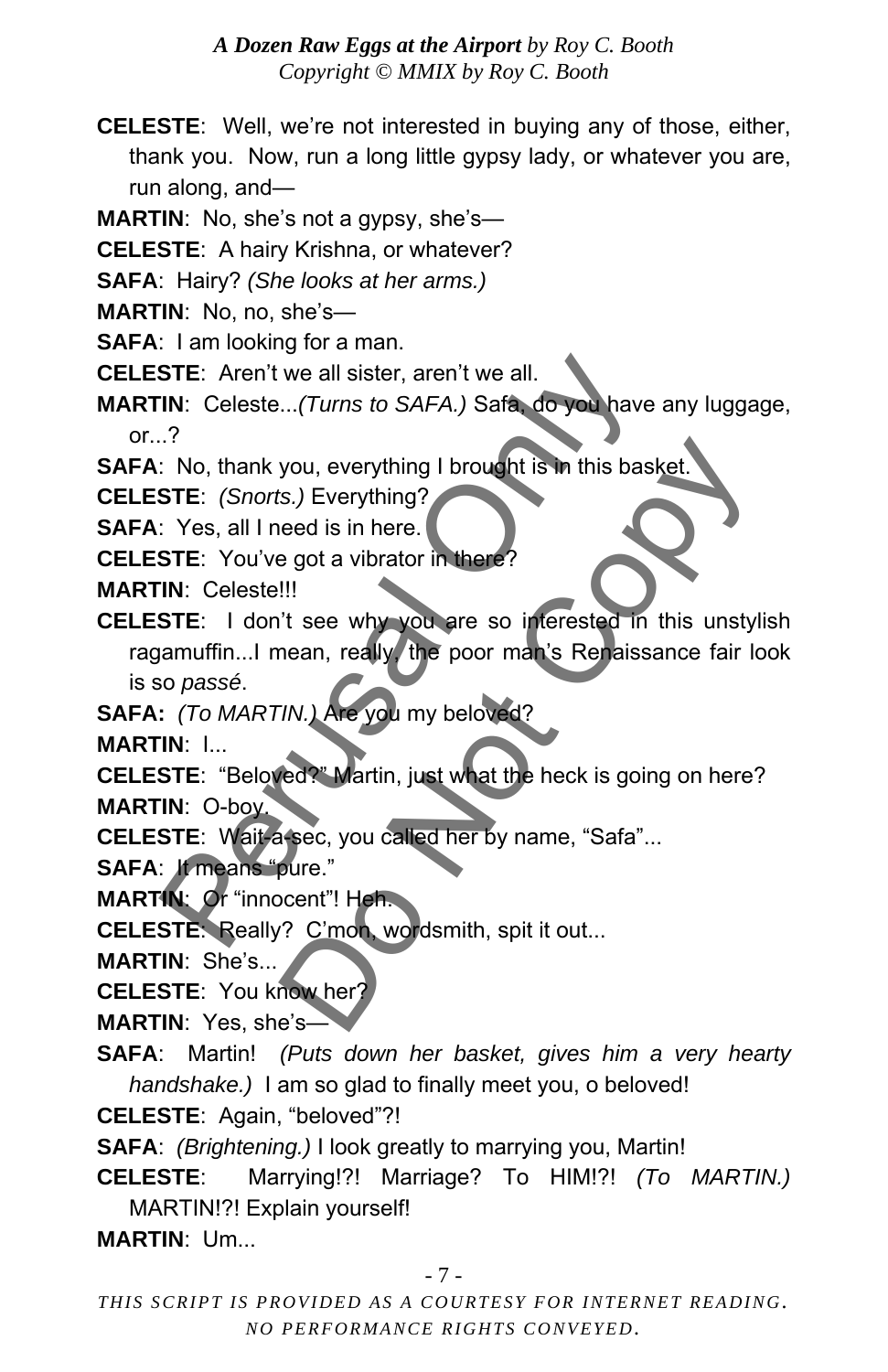**CELESTE**: Now!

**MARTIN**: Uhh, well, she's...

**CELESTE**: *(Stamps her foot.)* **NOW!!!** 

**MARTIN**: *(Quickly.)* She'smymailorderbride.

**CELESTE**: Your...what?

**MARTIN**: She's my mail order bride.

**SAFA**: From Azerbaijan.

**CELESTE**: From...where?

**SAFA**: *(Smiling.)* Azerbaijan!

**CELESTE**: Azer-ber-where?

**MARTIN**: It's a country.

**CELESTE**: I know that, you idiot! Isn't that some little piss-ant Third World country near...Portugal?

**MARTIN**: No, Azerbaijan is in Asia Minor, near Georgia.

**CELESTE**: I know my states, Martin, thank you very much. "Azerbaijan." Hmp. Now you're just making things up. Is this some kind of joke? Conting Controller (Smiling Controller 2017)<br>
PERTE: Azer-ber-where?<br>
PERTE: 1 know that, you idiot! Isn't that some little<br>
Piral Country near...Portugal?<br>
PIRTE: 1 know my states, Martin, thank your<br>
STE: 1 know my state what, you idiot! Isn't that some little piss-ant Thear...Portugal?<br>
Thear...Portugal?<br>
Thear...Portugal?<br>
Thear...Portugal?<br>
Now you're just making things up. Is to<br>
Hmp. Now you're just making things up. Is to<br>
the?<br>
Whil

**MARTIN:** Well, while I was in the hospital, recovering from my broken spleen, I saw this ad, and...

**SAFA**: *(Excited.)* Ohhh, I cannot wait to roll down a hill for you, beloved!

**CELESTE**: Roll down a...? What on earth is she talking about, Martin?

**MARTIN**: Well, see...

**CELESTE**: Shut up, Martin. Now why on earth would you want to roll down a hill for this—this—

**MARTIN:** Heckuva nice guy?

**CELESTE**: Two-timing putz is *waaay* beyond me! Why?

**SAFA:** Martin say he want "old-fashioned girl," and—

**CELESTE**: "Old-fashioned?!?" "Old-fashioned!?!" *(To MARTIN.)* You thought I was "old-fashioned"?

**MARTIN**: Perhaps there's a better way to put that...

**SAFA**: Ah, you are *old* friend of Martin's, perhaps?

**CELESTE:** *(Glaring.)* "Old?"

- **SAFA**: Well, in my country there are certain old rituals that we still adhere to...
- **CELESTE**: Which include rolling down hills...?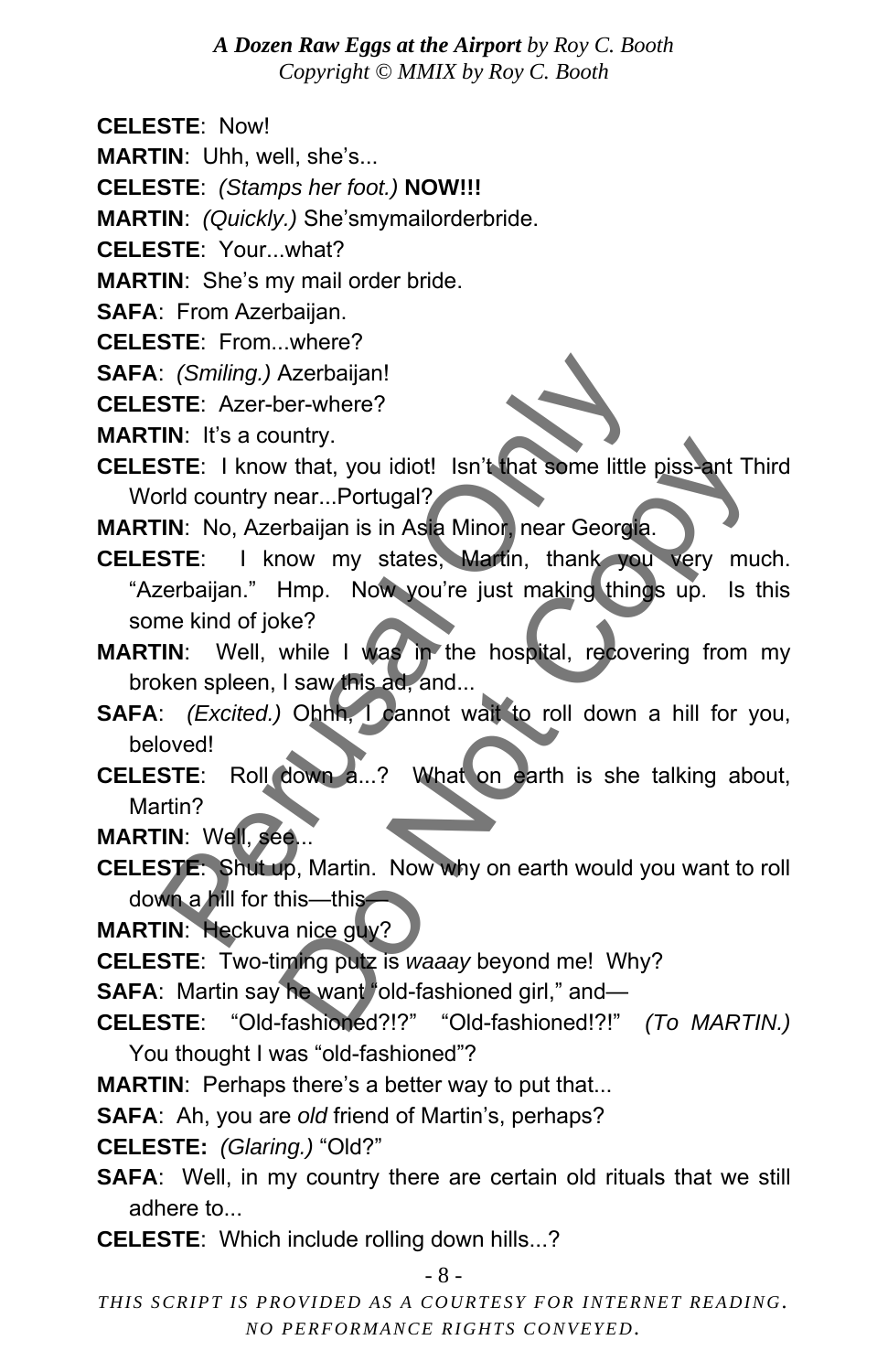**MARTIN**: Well, it is actually a certain sacred, consecrated hill, see, and...

*CELESTE thrusts out her hand over MARTIN's mouth, and then withdraws it.* 

**SAFA**: *(Clapping her hands together.)* Exactly!

**CELESTE**: To qualify for your nation's Olympic gymnastics team? **MARTIN**: Ummm...

**CELESTE**: To test the durability of your fabrics?

**MARTIN**: No, see...

**CELESTE**: Shut up, Martin.

**SAFA**: No, we roll down the great hill to become more – fertile. *(Pats self.)* 

**CELESTE**: To be more – what?

**SAFA**: *(Smiling.)* To have more babies!

**MARTIN**: See...

- **CELESTE**: You mean to tell me that you believe that if roll down a hill...
- **MARTIN**: A certain, special sacred, consecrated hill, mind you...

**CELESTE**: That it will make you...

**SAFA**: *(Nodding.)* Have more babies! *(Claps.)* Yes!

**CELESTE**: *(Icily.)* Martin...

**SAFA:** Oh, yes, I am quite prepared for our upcoming marital bliss! I show you! *(Reaches into her basket, pulls out some cloths.)* Here are the small wishing rags I will attach to holy branches to help fulfill prayers... Th: Ummm...<br>
STE: To test the durability of your fabrics?<br>
Th: No, see...<br>
STE: Shut up, Martin.<br>
: No, we roll down the great fill to become more<br>
f.)<br>
STE: To be more – what?<br>
: (Smiling.) To have more babies!<br>
IN: See.. when the great fill to become more fertile (P<br>more – what?<br>To have more babies!<br>mean to tell me that you believe that if roll down<br>n, special sacred, consecrated hill, mind you...<br>twill make you...<br>Have more babies! (Claps

**CELESTE**: Wishing rags?

- **SAFA**: And here, here is the blessed sash I will wear when we walk under the arched branches to cleanse our souls...
- **CELESTE**: *(Glaring.)* Oh, Martin's soul definitely needs a cleansing, all right...
- **MARTIN**: Uh...Celeste...
- **SAFA:** And here, ah, here are the eggs, the eggs from my father's own chickens, for you to inspect and to give your blessing upon, o beloved future husband.

**CELESTE**: Good grief!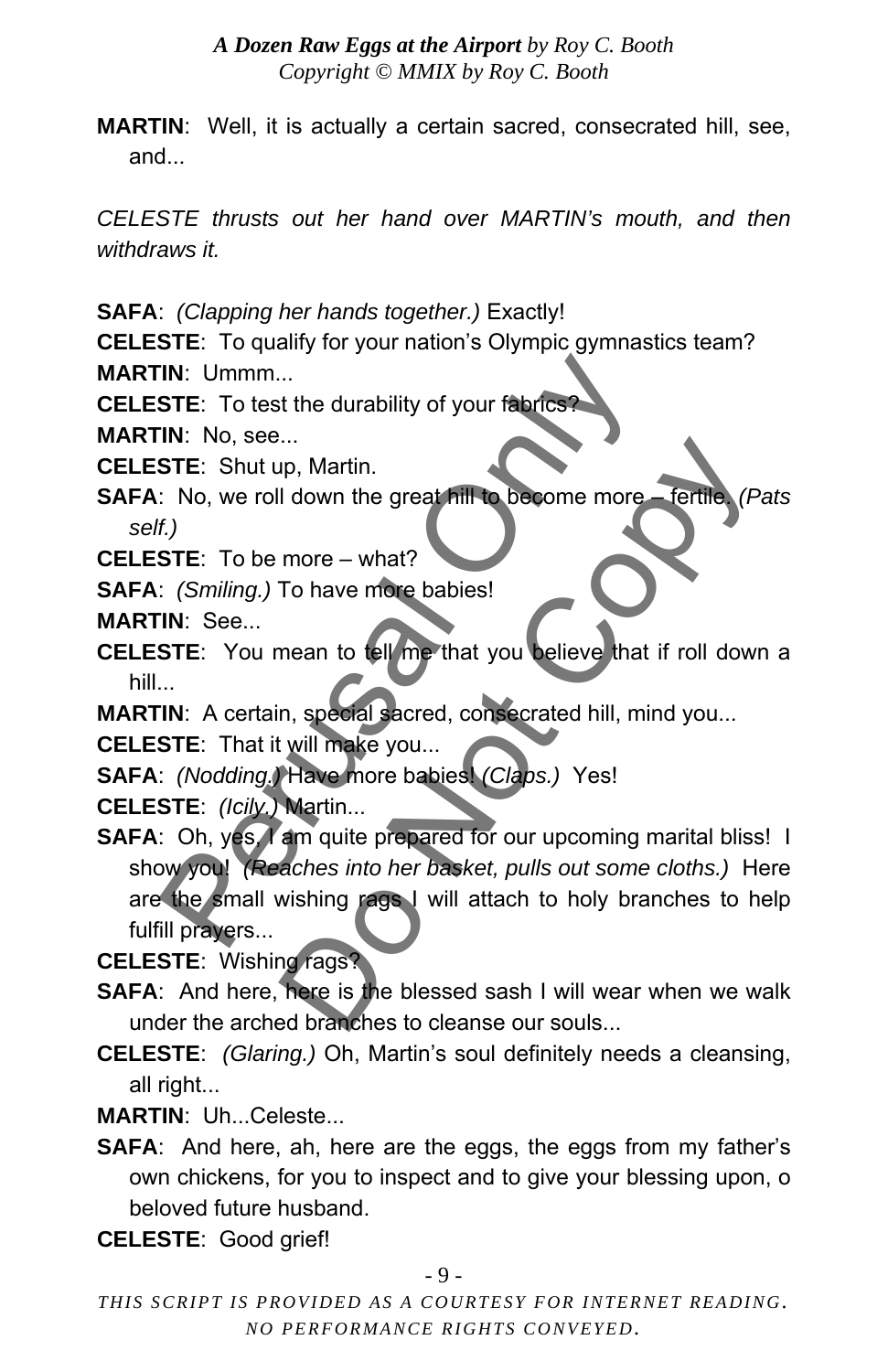**MARTIN**: Heh. Talk about keeping all of your eggs in one basket...

**CELESTE**: Martin, no bad jokes or puns right now, I'm serious...

**MARTIN**: *(Reaches over, takes an egg.)* Six of one, half a dozen of another...

**CELESTE**: Martin...

**MARTIN**: Oh, I'm just *egg*static...

- **CELESTE**: That does it. *(Reaches over to the basket.)* May I?
- **SAFA**: *(Handing her an egg.)* Why of course, here, good *old* friend of my beloved. Partake.

**CELESTE**: *(Taking it.)* Thank you. Martin?

**MARTIN**: Yes, Celeste?

**CELESTE**: Your jokes aren't what they are all cracked up to be. *(And with that she breaks the egg over MARTIN's head. Pause.)* 

**SAFA**: I see your *old* friend has blessed you, o' beloved!

**MARTIN**: Yes, well, the yolk's on her. *(He in turn breaks an egg over CELESTE's head.)* 

**CELESTE**: Why, you...!

**SAFA**: Oh good, then I shall bless her, too! *(Throws an egg at CELESTE, hitting her.)* There!

**CELESTE**: What!?!

*Pause. CELESTE pushes MARTIN aside, marches up to SAFA, grabs an egg, breaks it over SAFA's head, and then marches back to her spot.*  beloved. Partake.<br>
STE: (Taking it.) Thank you. Marting<br>
IN: Yes, Celeste?<br>
STE: Your jokes aren't what they are all cracked<br>
that she breaks the egg over MARTIN's head.<br>
I see your old friend has bessed you, o' belove<br>
IN Shesser!<br>
Shesser!<br>
Shess aren't what they are all cracked up to be. (A<br>
reaks the egg over MARTIN's head. Pause.)<br>
old friend has bessed you, o' beloved!<br>
and.)<br>
you...!<br>
I, then I shall bless her, too! (Throws an egg or<br>

## **CELESTE**: Hmp!

*Pause. SAFA appears to be on the verge of bursting into tears, until…* 

**SAFA**: Yay!!!

**CELESTE**: What?

**SAFA:** Oh, thank you Martin's old friend for accepting me with your egg-breaking ritual! Thank you!

**MARTIN**: Uhhh…

**SAFA**: Am I now American? Yes?

**CELESTE**: No, dear, you're...

#### - 10 -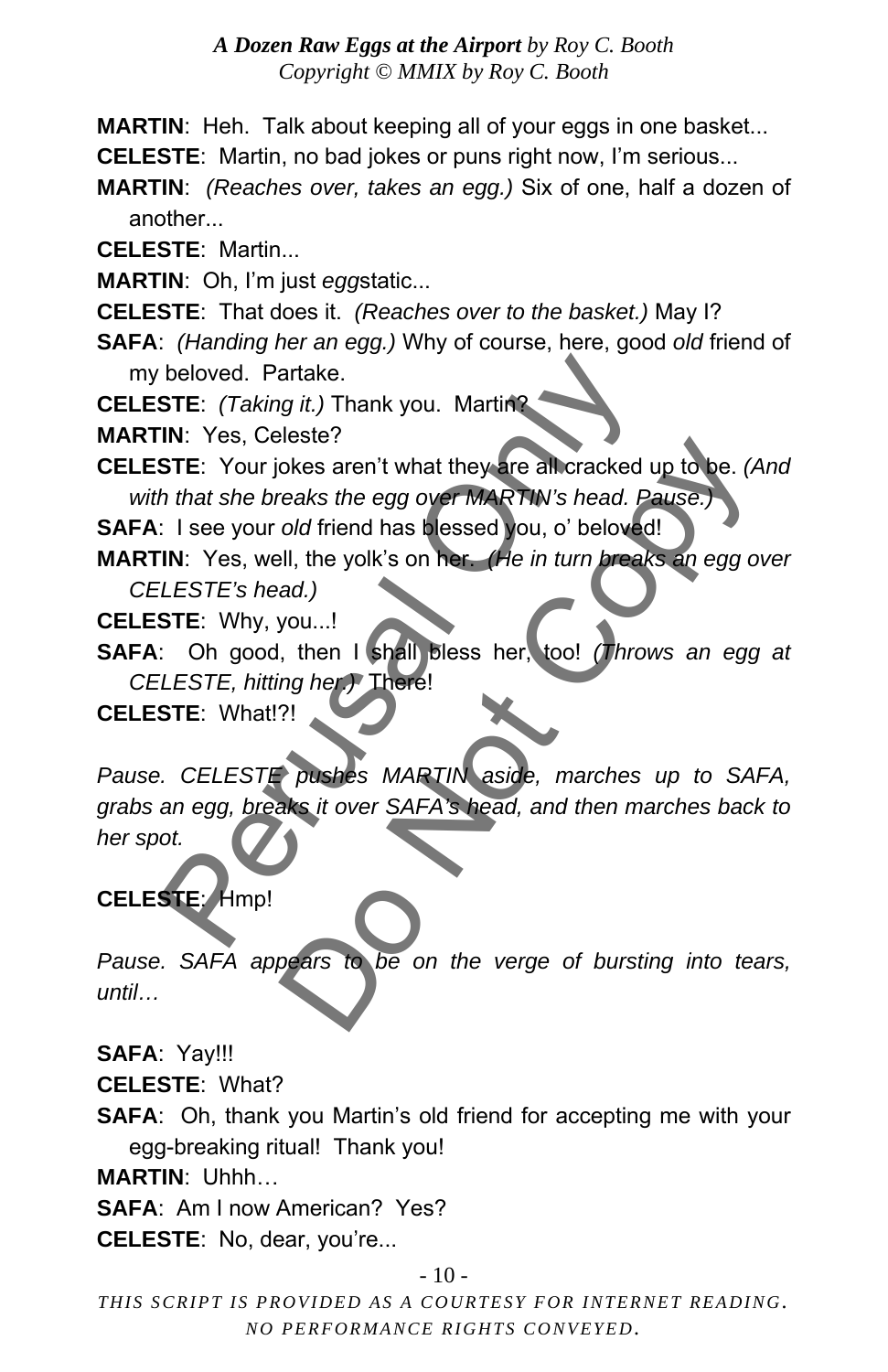**SAFA**: *(Pointing to egg on head.)* This very good for hair, no? **MARTIN**: Well…

**SAFA:** I now more fertile, too? Joy!!!

**CELESTE**: Omigod.

**SAFA**: *(Shaking CELESTE's hands.)* Thank you, thank you! Thank you for welcoming me to America! I am so honored! So honored!

**CELESTE**: You know, I am having *strong* second thoughts about taking you back, now, Martin.

**MARTIN**: Celeste, I...

**SAFA:** Oh, I am so happy! Happy, happy, happy! Thank you, thank you both! Now I go to find the great old man who flew the plane and give him this last blessed egg to show him my thanks! *(Prepares to scurry off.)* 

**MARTIN**: Wait!

**CELESTE**: Now what?

**SAFA**: Yes, beloved?

**MARTIN**: What about the other egg?

**CELESTE**: Oh, for crying out loud...!

**MARTIN**: That only accounts for five eggs!

**SAFA**: Ah. I see your wisdom, future husband, I see. *(She takes the other egg, and cracks it over her own head.)* Now I am doubly blessed! Oh, beloved, I am so happy! *(She runs offstage with her basket. Pause.)*  The Celeste, I...<br>
Perusal Only 1 am so happy! Happy, happy happy The<br>
1 both! Now I go to find the great old man who<br>
1 give him this last blessed egg to show hi<br>
1 epares to scurry off.)<br>
The Wait!<br>
STE: Now what?<br>
Pers, What?<br>
This last blessed egg to show him my than<br>
this last blessed egg to show him my than<br>
curry off.)<br>
what?<br>
Yed?<br>
yout the other egg?<br>
r crying out loud...!<br>
y accounts for five eggs!<br>
your wisdom, future husband, I s

**CELESTE**: Martin?

**MARTIN**: Yes, Celeste?

**CELESTE**: Never, ever speak to me again.

**MARTIN**: Yes, Celeste.

**CELESTE**: And never, *ever* let me see you ever again, or so help me, I'll break something else of yours other than your spleen. Something else you *can't* put a cast on.

**MARTIN**: *(Horrified.)* You—you mean my...?

**CELESTE**: *(Makes a large pulling apart gesture.)* In two.

**MARTIN**: Eep!

**CELESTE**: Exactly!

**MARTIN**: Um...okay. Deal.

**CELESTE**: And Martin?

**MARTIN**: *(Backing up.)* Y-yes?

- 11 -